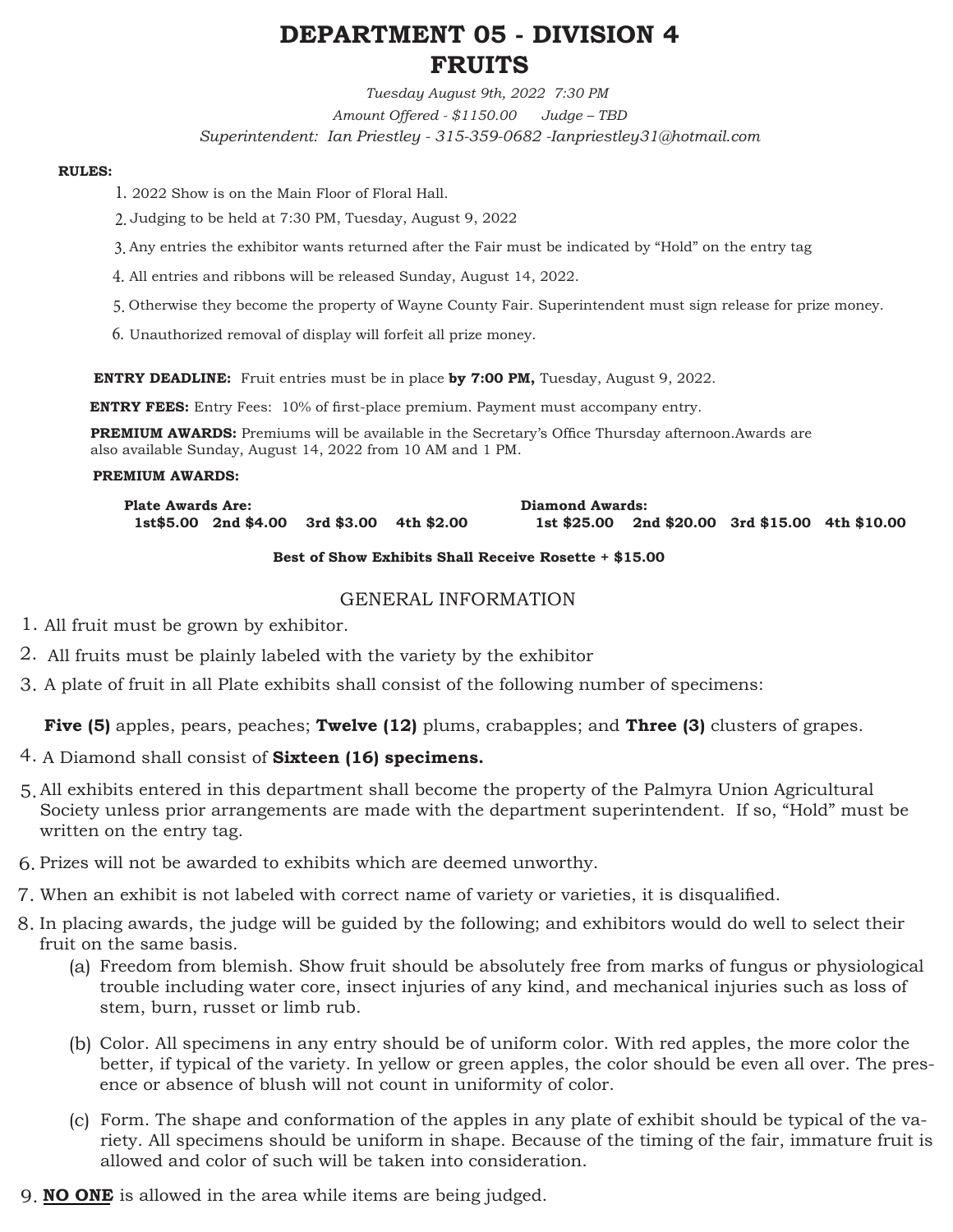## **DIVISION 4 - Fruits**

| <b>SECTION 1 - NECTARINES</b> - Plate of 5   | <b>SECTION 6 - BERRIES</b> - Pint Basket                                     |
|----------------------------------------------|------------------------------------------------------------------------------|
| Class:                                       | Class:                                                                       |
| 1. Any Variety                               | 1. Blackberries<br>2. Blueberries                                            |
| <b>SECTION 2 - APRICOTS</b> -Plate of 12     | 3. Currants                                                                  |
| Class:                                       | 4. Elderberry, (stems on)                                                    |
| 1. Any Variety                               | 5. Purpleberries – Purple<br>6. Raspberries – Red<br>7. Raspberries - Yellow |
| <b>SECTION 3 - PEACHES</b> - Plate of 5      | 8. Strawberries                                                              |
| Class:                                       | 9. Thimbleberries                                                            |
| 1. Big John                                  | 10. Any Other Variety                                                        |
| 2. Crest Haven                               | <b>SECTION 7 - CHERRIES</b> - Pint Basket                                    |
| 3. Glo Haven                                 | Class:                                                                       |
| 4. Hale Haven                                | 1. Any White Variety                                                         |
| 5. New Haven                                 | 2. Any Dark Sweet                                                            |
| 6. Loring                                    | 3. Any Red Sweet                                                             |
| 7. Paul Friday (PF)<br>8. Red Haven          | 4. Any Other Variety                                                         |
| 9. Saturn                                    |                                                                              |
| 10. Virgil                                   | <b>SECTION 8 - GRAPES</b> - 3 Clusters                                       |
| 11. Any Other Variety                        | Class:                                                                       |
|                                              | 1. Aurora                                                                    |
| - Plate of 5<br><b>SECTION 4 - PEARS</b>     | 2. Catawba                                                                   |
| Class:                                       | 3. Concord – White Seeds                                                     |
| 1. Asian                                     | 4. Concord – Seedless                                                        |
| 2. Bartlett                                  | 5. Delaware                                                                  |
| 3. Bosc                                      | 6. Dutchess                                                                  |
| 4. Seckle                                    | 7. Niagara<br>8. Seneca                                                      |
| 5. Any Other Variety                         | 9. Steuben                                                                   |
| <b>SECTION 5 - PLUMS, PRUNE</b> -Plate of 12 | 10. Worden                                                                   |
| Class:                                       | 11. Any Other Variety – With Seeds                                           |
| 1. Burbank                                   | 12. Any Other Variety – Seedless                                             |
| 2. Early Golden Plums                        |                                                                              |
| 3. Santa Rosa Plums                          |                                                                              |
| 4. Fellenberg Prunes                         |                                                                              |
| 5. Shiro Plums                               |                                                                              |

- 6. Castleton Prunes
- Stanley Prunes 7.
- Any Other Variety Plum 8.
- Any Other Variety Prune 9.